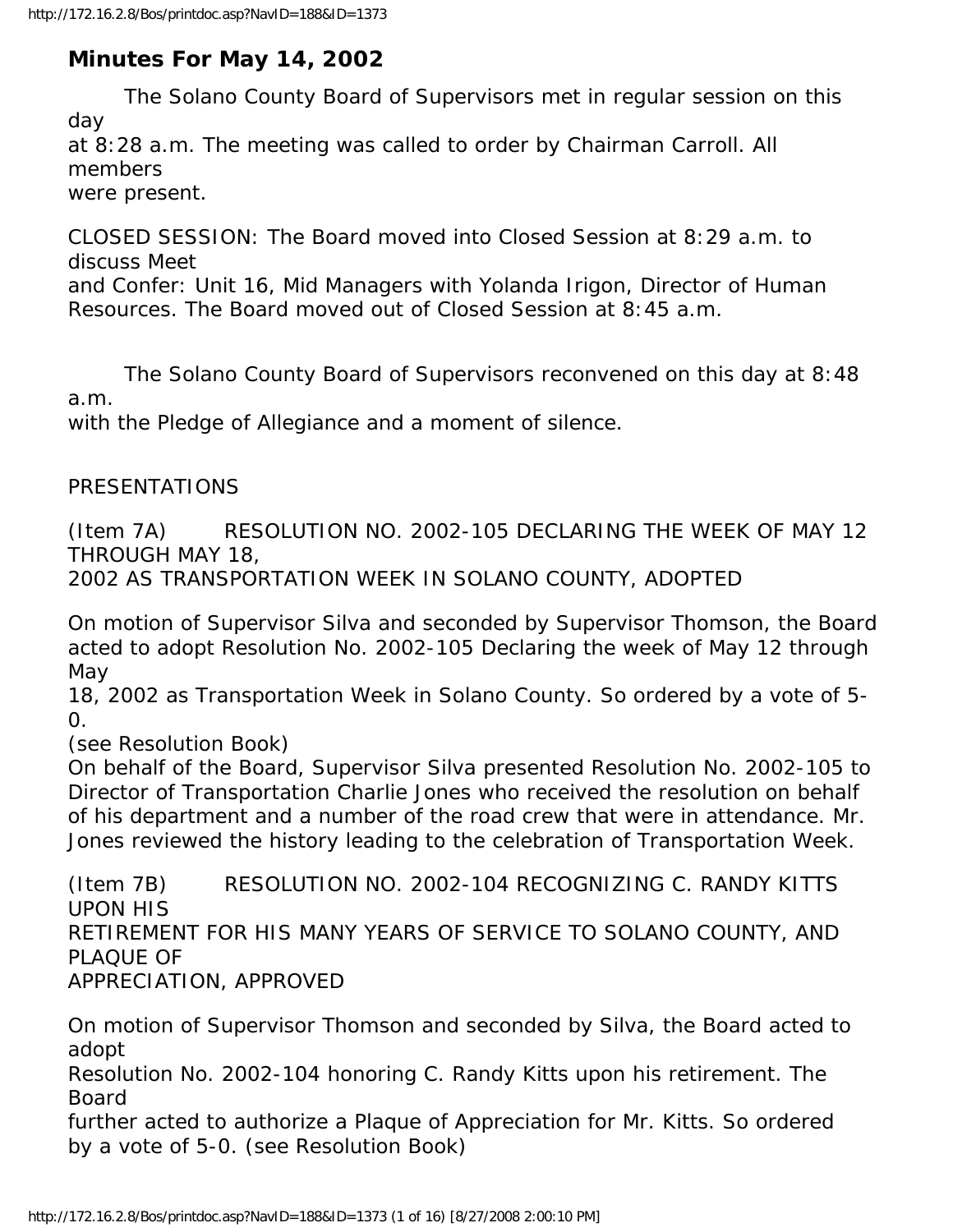On behalf of the Board, Supervisor Thomson presented Mr. Kitts with Resolution No. 2002-104 and a Plaque of Appreciation honoring him upon his retirement after thirty-five years of service to Solano County.

 Mr. Kitts likened his departure to leaving a family, friends, and many memories behind.

 Assessor-Recorder Robert Blechschmidt thanked Mr. Kitts for his 35 years of dedication and loyalty to the County.

APPROVAL OF AGENDA

On motion of Supervisor Kromm and seconded by Supervisor Kondylis, the Board

acted to approve the submitted Agenda, incorporated herein by reference, with the following modifications:

(Item 14) Approval of a resolution and various documents to provide for the

issuance of \$45,000,000 in General Obligation Bonds for the Fairfield-Suisun Unified School District, removed from the Consent Calendar.

(Item 15) Approval of release of accountability for unaccounted for fixed assets in the amount of \$18,781 (Probation), removed from the Consent Calendar.

(Item 18) Approval of a cooperative agreement for literacy joint venture projects with Vallejo City Unified School District and the City of Vallejo, removed from the Consent Calendar.

So ordered by a vote of 5-0.

CONSENT CALENDAR

On motion of Supervisor Kondylis and seconded by Supervisor Kromm, the Board

acted to approve the following Consent Calendar items by a vote of 5-0.

(Item 12) MINUTES OF THE BOARD OF SUPERVISORS MEETING OF APRIL 23, 2002, as

outlined in the Agenda Submittal from the Clerk of the Board dated May 14, 2002,

incorporated herein by reference, approved.

(Item 13) NAME CHANGE FOR ULATIS RESOURCE CONSERVATION DISTRICT TO SOLANO RESOURCE CONSERVATION DISTRICT, as outlined in the Agenda Submittal from County Counsel dated May 14, 2002, incorporated herein by reference, approved.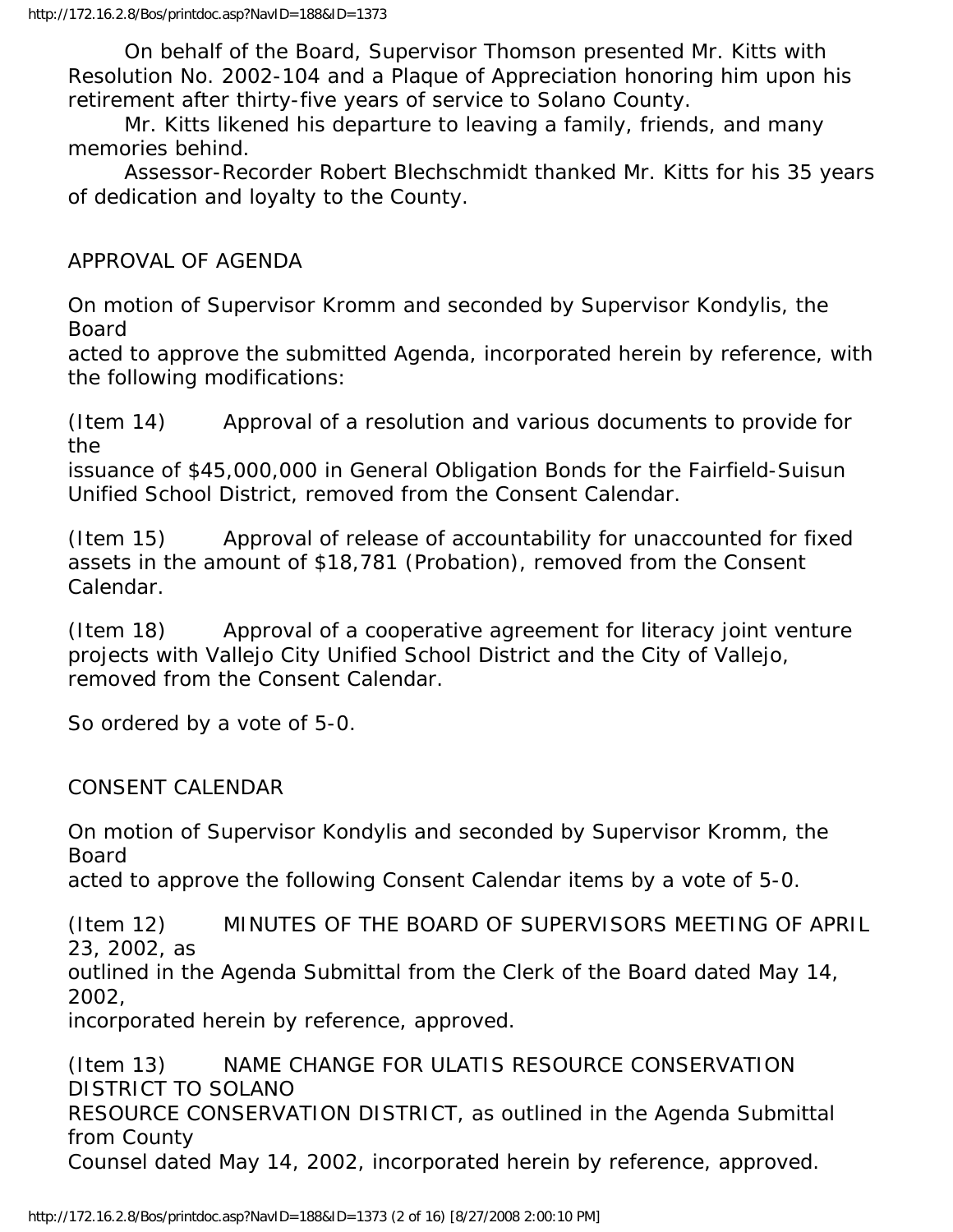(Item 16) AGREEMENT WITH LEVEL II INCORPORATED RE CALIFORNIA LAW ENFORCEMENT

TELECOMMUNICATIONS SYSTEM (CLETS) MESSAGE SWITCH, as outlined in the Agenda

Submittal from the Sheriff dated May 14, 2002, incorporated herein by reference,

approved and Chairman authorized to sign said contract on behalf of Solano County.

(Item 17) CORPORATE HANGAR LEASE AGREEMENT WITH COPART AUTO AUCTIONS, INC.

CORPORATE AIRCRAFT HANGAR AND SUBLETTING AMENDMENTS, as outlined in the Agenda

Submittal from the Department of Transportation/Airport dated May 14, 2002, incorporated herein by reference, approved and Airport Manager authorized to execute the agreements on behalf of the County.

#### ORDERS

(Item 15) RELEASE OF ACCOUNTABILITY FOR UNACCOUNTED FOR FIXED **ASSETS** 

(PROBATION DEPARTMENT), APPROVED

 The Board was provided with an Agenda Submittal from Probation dated May

14, 2002, incorporated herein by reference, regarding releasing the department

of responsibility for unaccounted for fixed assets.

 Donald Tipton, Vallejo, expressed concern that unaccounted fixed assets are becoming a reoccurring problem, with the information left on the missing computers that could be used to the detriment of the County, and feels each situation needs a police report to show what is missing.

 Supervisor Kromm noted that most of the equipment missing is old, and looks to the future to ensure the newer assets are better accounted for.

 On motion of Supervisor Kromm and seconded by Supervisor Silva, the Board

acted to release the Probation Department responsibility for the unaccounted for

Fixed assets. So ordered by a vote of 5-0.

(Item 14) RESOLUTION NO. 2002-106 AND ORDER AUTHORIZING THE ISSUANCE AND SALE OF FAIRFIELD-SUISUN UNIFIED SCHOOL DISTRICT, NAPA AND SOLANO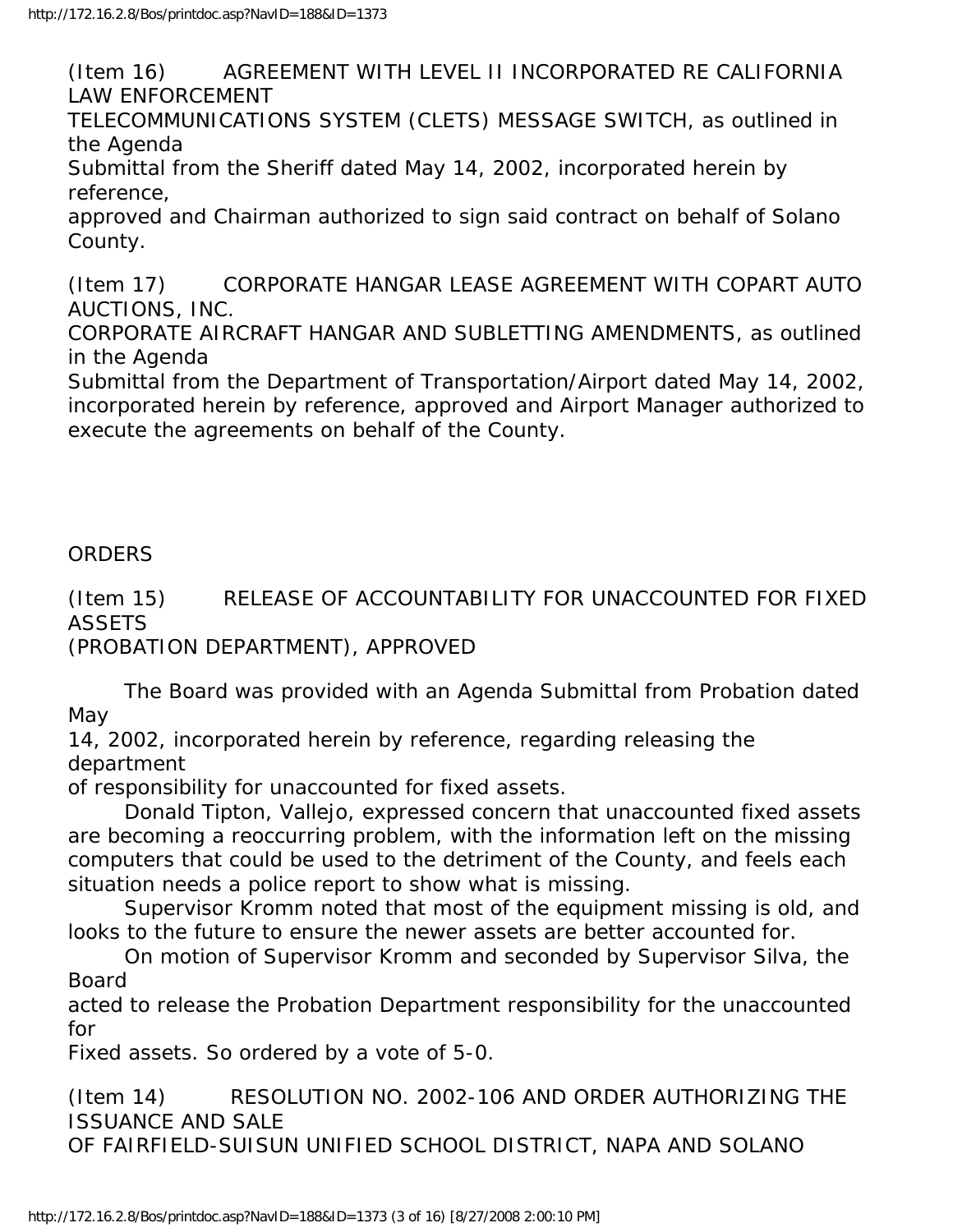COUNTIES, GENERAL OBLIGATION BONDS, ELECTION OF 2002, SERIES 2002; PRESCRIBING THE TERMS OF THE BONDS AND THEIR SALE APPROVING FORMS OF INDENTURE AND BOND PURCHASE AGREEMENT; APPOINTING PAYING AGENT; AND AUTHORIZING EXECUTION OF NECESSARY CERTIFICATES, ADOPTED

 The Board was provided with an Agenda Submittal from the Treasurer/ Tax

Collector/

County Clerk dated May 14, 2002, incorporated herein by reference, regarding the

issuance of \$45,000,000 in General Obligation Bonds for the Fairfield-Suisun Unified School District.

 Responding to concerns voiced by Supervisor Kromm regarding Napa County

residents living in the Fairfield-Suisun Unified School District that were unaware of the bond election, and feels proper notification is needed to inform these residents that their taxes will be going up, County Counsel Dennis Bunting

outlined actions by the Solano County Registrar of Voters notifying Napa **County** 

for the matter to be placed on the ballot for these particular residents, and the issue not being on the Napa County Ballot. Mr. Bunting reviewed results of the election and noted that there would be no change in the results if all the 176 Napa County residents voted. The Bond Counsel is concerned with the risk of

a challenge to issuance since the Napa residents do have a right to file, but Mr. Bunting discussed how the court would view the matter and feels it is appropriate to proceed, and noted his office would send notification to these voters.

 Robert Pierce, Director of Facilities with Fairfield-Suisun Unified School District, noted the school district is willing to notify the residents.

 It was determined that County Counsel would issue the notification to the residents, since the County is the issuing agency.

 On motion of Supervisor Kromm and seconded by Supervisor Kondylis, the

Board acted to adopt Resolution No. 2002-106 and Order Authorizing the **Issuance** 

and Sale of Fairfield-Suisun Unified School District, Napa and Solano Counties, General Obligation Bonds, Election of 2002, Series 2002; Prescribing the Terms of the Bonds and Their Sale Approving Forms of Indenture and Bond Purchase Agreement; Appointing Paying Agent; and Authorizing Execution of Necessary Certificates. So ordered by a vote of 5-0. (see Resolution Book)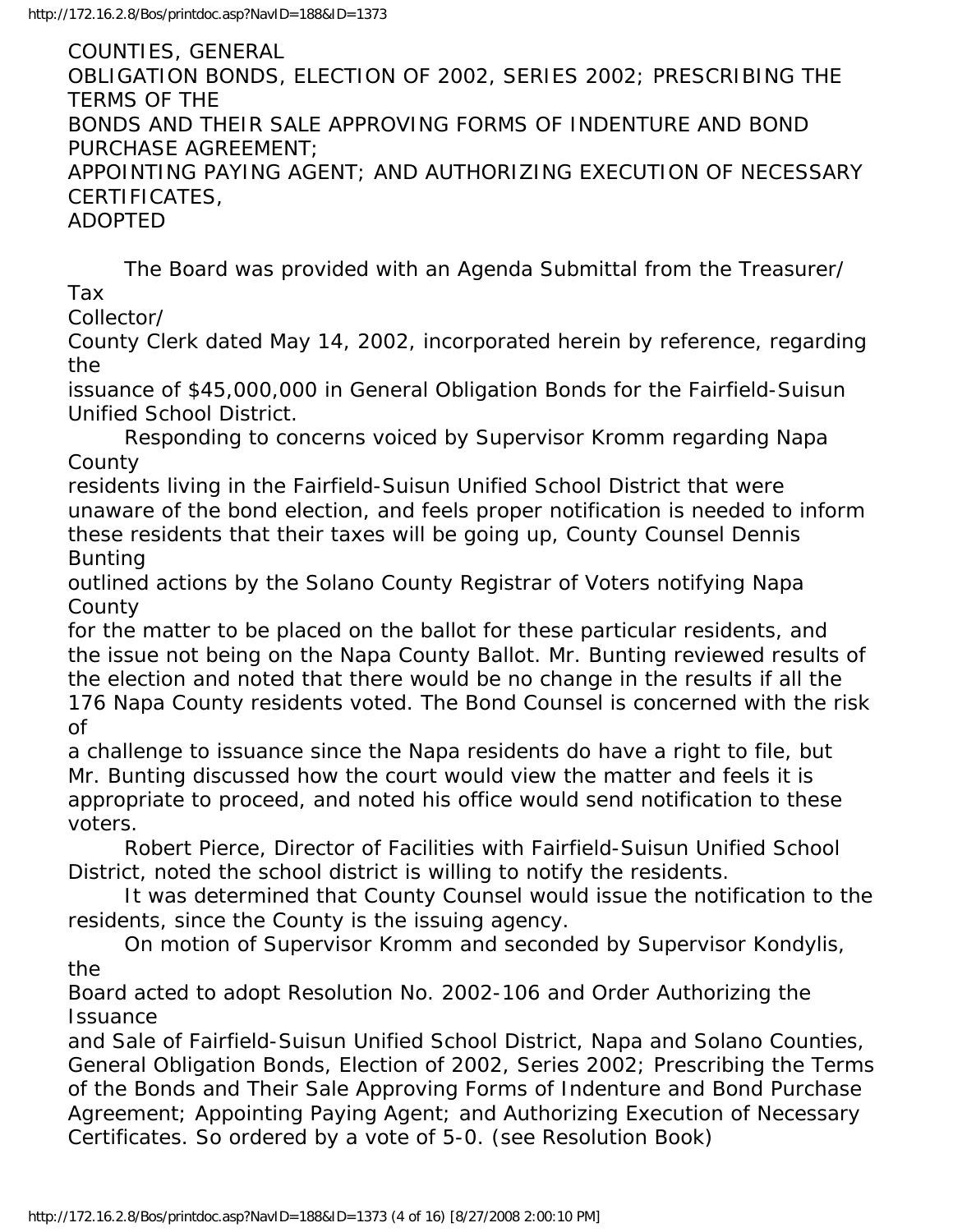(Item 18) AGREEMENT WITH VALLEJO CITY UNIFIED SCHOOL DISTRICT AND CITY OF VALLEJO RE JOINT LITERACY VENTURE PROJECTS, APPROVED

The Board was provided with an Agenda Submittal from the Library dated May 14,

2002, incorporated herein by reference, regarding a cooperative agreement for literacy joint venture projects in the Springstowne Library service area in Vallejo.

Responding to concerns voiced by Supervisor Kondylis regarding the controversy

surrounding the JFK Library, with no language in the agreement to guarantee service levels will not diminish at this main library, and with sufficient money to operate both libraries, Library Director Ann Cousineau discussed the bond regulations dictating the cooperative agreement strictly address the library being built, the level of services at each library, talks for a separate

agreement to expand new programs to the JFK Library, and other specifics to this

agreement. A resolution will be coming to the Board to ensure the County will operate the JFK Library as long as the City of Vallejo contained costs for that facility.

Supervisor Kondylis feels the agreement with the City of Vallejo needs to include a set level of maintenance, language to address how the agreements are

reviewed in the future, wants to ensure levels of service and resources at the JFK Library will not be reduced, and discussed challenges at both libraries in Vallejo.

Ms. Cousineau discussed an operating agreement that will address the many concerns, and noted this agreement positions the City of Vallejo to declare this a number one priority for funding. Ms. Cousineau assured Supervisor Kondylis resources and services at the JFK Library would not be reduced.

Supervisor Silva does not want to jeopardize the new Springstowne Library, wants

to ensure services at the JFK Library are maintained, and discussed problems at

the JFK facility.

Responding to questions posed by Supervisor Kromm regarding hours of operation,

Ms. Cousineau noted that the new Springstowne Library would start operation at

52 hours a week.

On motion of Supervisor Kondylis and seconded by Supervisor Silva, the Board acted to approve an agreement with Vallejo City Unified School District and City

of Vallejo for Joint Literacy Venture Projects. So ordered by a vote of 5-0.

(Item 20) STATUS REPORT FOR THE SOLANO COUNTY GOVERNMENT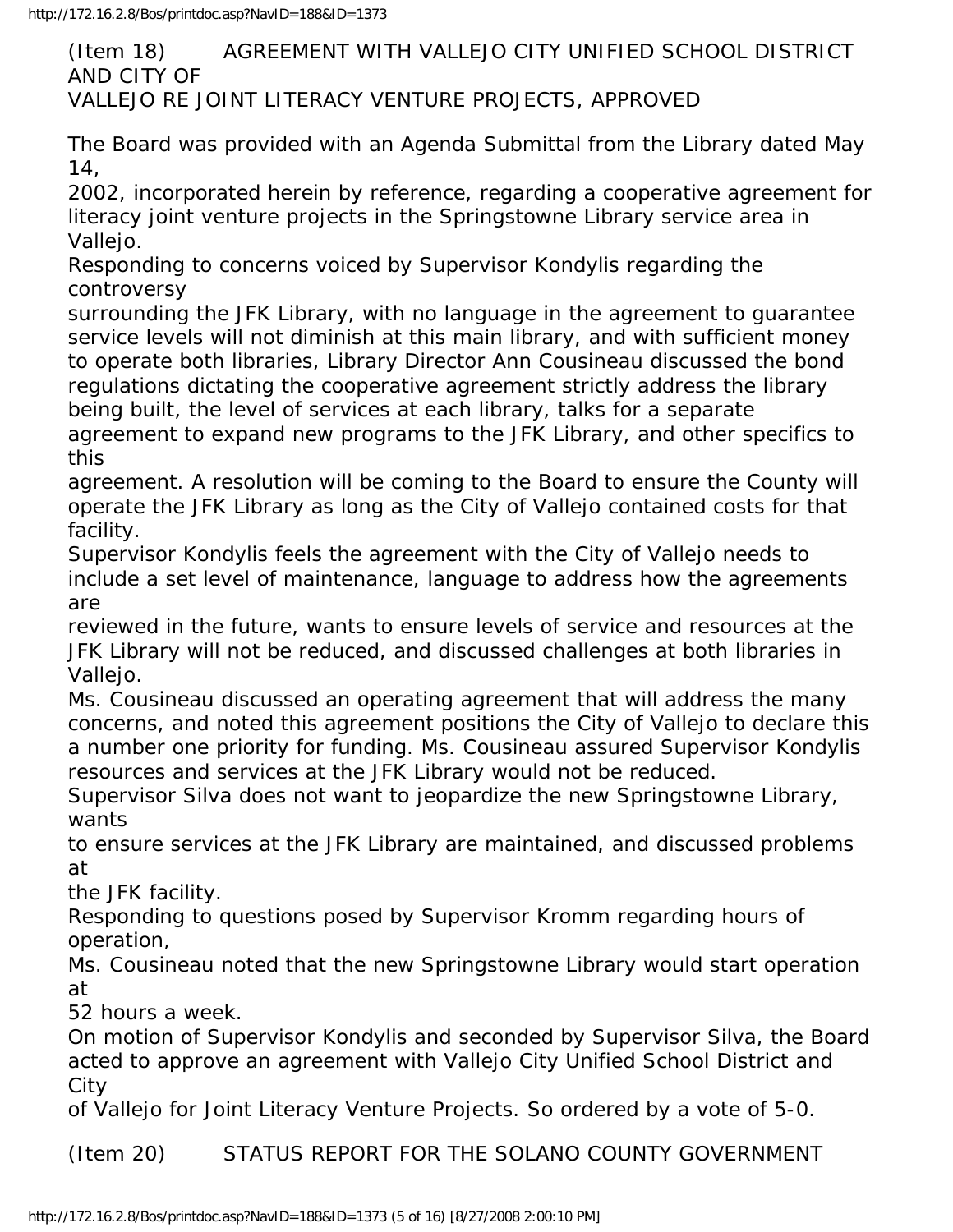CENTER PROJECT IN FAIRFIELD PRESENTED

APPROPRIATION TRANSFER THE AMOUNT OF \$1,950,000 TO THE FAIRFIELD DOWNTOWN PROJECT, APPROVED

Assistant County Administrator Darby Hayes reviewed the information contained in

the Agenda Submittal from his department dated May 14, 2002, incorporated herein

by reference, regarding a status report on the new County Government Center, and

moving of \$1,950,000 to provide funding for pre-construction activity. Mr. Hayes also discussed formulation of an agreement with the City of Fairfield on specific aspects of the needs for the facility.

Scott Johnson, Johnson and Fain, presented a visual presentation, a hard copy incorporated herein by reference, outlining changes to the building exterior, floor plans for the main lobby, and discussed the philosophy of the architecture of the building.

Responding to comments by Supervisor Kromm relative to the grand entry not being

consistent with the overall building design, that the Old County Library will screen a lot of the front of the building, form and shape are the issue and would like to see grandeur without intimidation, and the need for an inviting large lobby area, Mr. Johnson noted the goal of the entry is to bridge the past and the future and as a portal for a transparent connection between government

and the public.

Supervisor Kondylis liked the building, but voiced concern with the entry and feels it needs to be more integrated into the overall design.

Mr. Johnson discussed the photoveltic panels that will be on the top level of the garage to provide shade, interest, and generate energy. Mr. Hayes noted the

panels will generate 180 kilowatts of power, and noted other benefits the panels

will provide.

Supervisor Silva feels the entry is a problem, consideration must be given to wind wiping into the large entry, and feels electric vehicle charges need to be incorporated into the parking garage, responding to these comments Mr. Hayes noted charging stations would be incorporated.

Mr. Hayes noted the feeling to design a building that is a landmark building, and not to design a building that looked old or like some other building. The entry takes the building and moves the center into the future.

Responding to comments by Supervisor Kondylis regarding space for on site employee child care, Mr. Hayes noted a child care area is not incorporated into the building design due to security, and feels reuse of another property in the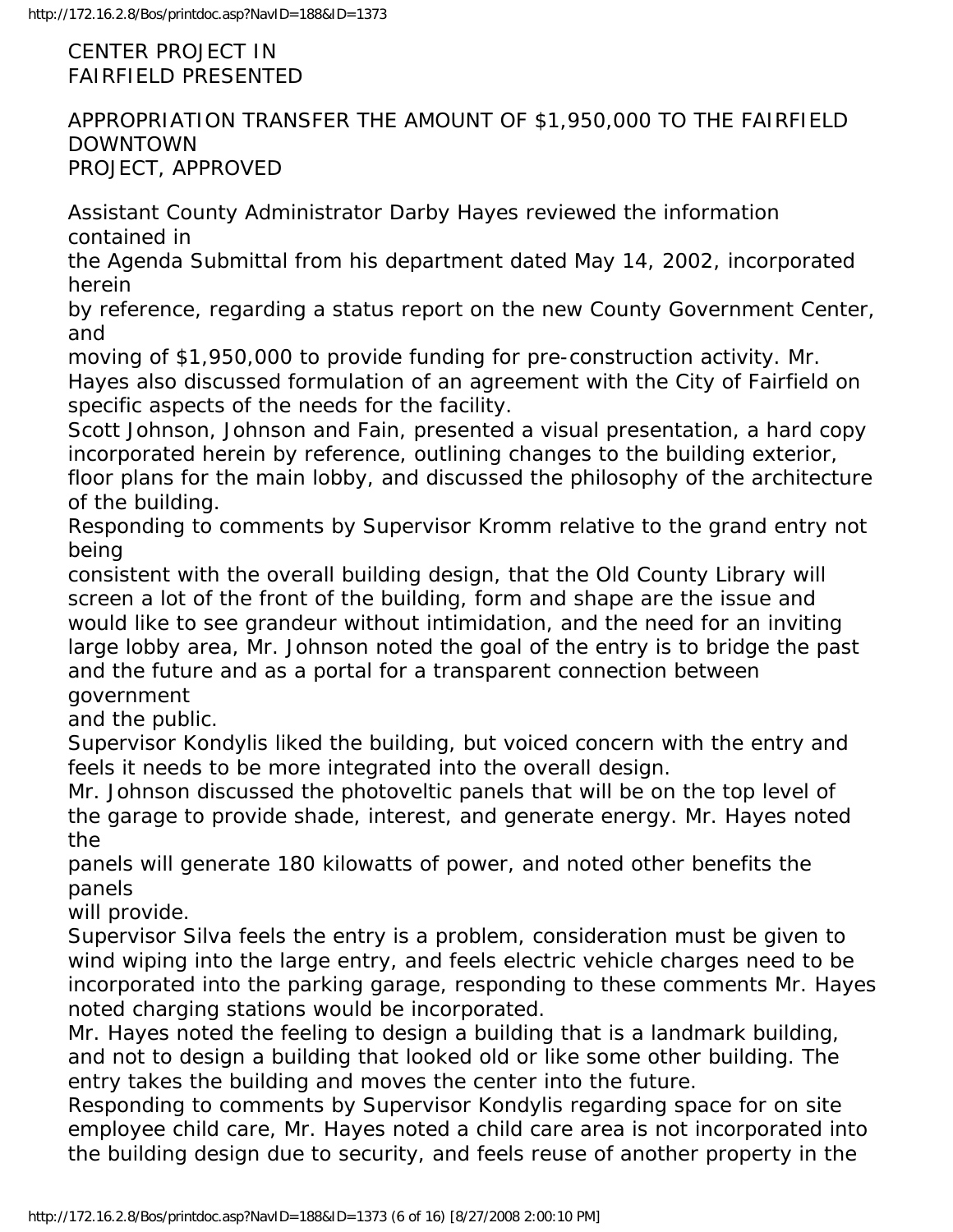area would accommodate child care.

Supervisor Kromm agrees that child care facilities should be very close by, and feels the timing is very good to pursue financing due to low interest rates. Albert King, URS Corporation, presented a brief overview of the "Best Value Procurement" process and the differences with the "Design Build Delivery" process, and feels "Best Value Procurement" will deliver the highest quality product in the context of competition.

Supervisor Kromm noted how essential a project labor agreement is for the project, with an emphasis on hiring local talent.

Donald Tipton, Vallejo, feels the entry does have a funnel effect, it makes a strong statement, the design does mix two design styles, and feels an area in the parking garage should be dedicated for people serving on jury duty. Mr. Hayes noted there will be ample parking for everyone in the parking garage,

this entry design will lend itself as a backdrop as a stage, and the glass will reflect the colors of the plaza to enhance the building.

Responding to questions posed by Supervisor Kondylis regarding a delivery area,

Mr. Johnson noted deliveries would be done off Jefferson Street at the parking garage through a freight elevator.

 On motion of Supervisor Kromm and seconded by Supervisor Thomson, the

Board acted to approve an appropriation transfer to move Public Facilities Fees Contingency funds in the amount of \$1,950,000 to Public Facilities then to the Fairfield Downtown Project. So ordered by a vote of 4-1; Supervisor Kondylis voted no.

(Item 21) RESOLUTION NO. 2002-107 OF INTENTION TO SELL 9.188 ACRES OF COUNTY

REAL PROPERTY LOCATED IN THE CITY OF FAIRFIELD (PORTION OF ASSESSOR PARCEL 028-

103-120) TO THE HIGHEST BIDDER THROUGH A PUBLIC BID PROCESS, ADOPTED

PUBLIC HEARING TO OPEN SEALED BIDS AND CONSIDER ORAL BIDS FOR THE POSSIBLE SALE

OF THE REAL PROPERTY SET FOR AUGUST 6, 2002 AT 9:00 A.M.

The Board was provided with an Agenda Submittal from General Services dated May

14, 2002, incorporated herein by reference, regarding setting the date to consider sealed bids and possible oral bids for the sale of the Old County Hospital site.

 Donald Tipton, Vallejo, voiced concern that the property had already been sold and questioned what had happened to the down payment.

 Responding to questions posed by Supervisor Silva relative to the size of the parcel, Director of General Services Jim Werdell noted the parcel is smaller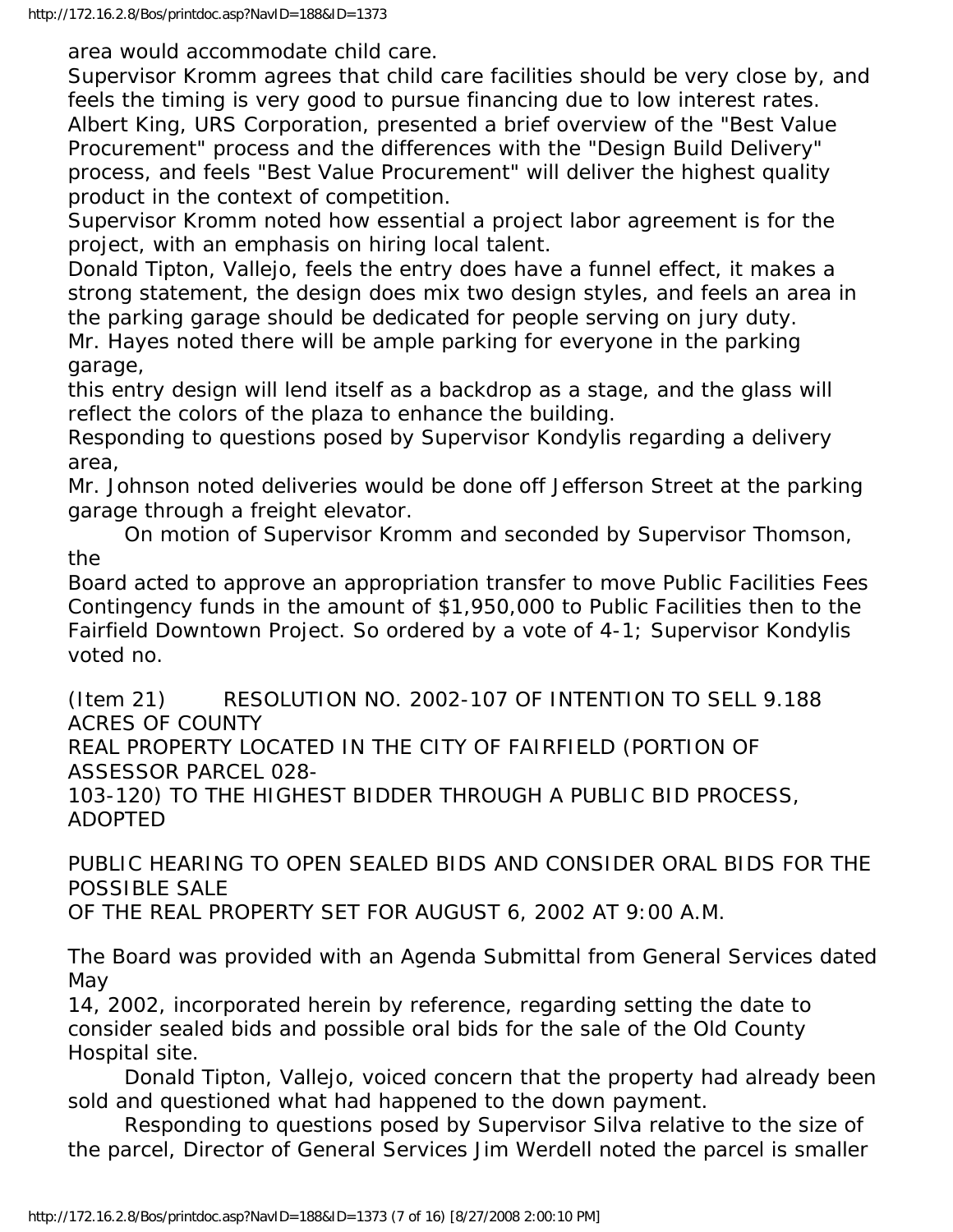than previously offered, the other 2.5 acres will be retained to accommodate any

expansion of the Juvenile Hall facility.

 Responding to concerns voiced by Supervisor Silva regarding the property being put up for sale and the County having to wait for a developer to find potential tenants, and questioned the term of escrow, Mr. Hayes noted there is 75 days prior to the opening of the bid package on August 6th, and escrow should

close within 30 days.

 Responding to concerns voiced by Supervisor Thomson regarding selling the

property in "as is - with all faults" condition, Mr. Werdell discussed the cleanup work that has already been done, and that this type of sale will expedite the transaction.

Supervisor Kondylis feels the property should be leased not sold.

 On motion of Supervisor Thomson and seconded by Kromm, the Board acted to

adopt Resolution No. 2002-107 of Intention to sell 9.188 acres of County Real Property located in the City of Fairfield (Portion of Assessor Parcel 028-103- 120) to the highest bidder through a public bid process, and to set August 6, 2002 at 9:00 a.m. to open sealed bids and consider oral bids for the possible sale of the real property. So ordered by a vote of 4-1; Supervisor Kondylis voted no.

(Item 22A) MARK HALL APPOINTED TO THE BOARD OF TRUSTEES OF RECLAMATION DISTRICT #2034

 Donald Tipton, Vallejo, feels the Board should take over running the reclamation district since there are so few members.

 County Counsel Dennis Bunting noted the reclamation district is under the

control of the landowners.

On motion of Supervisor Kondylis and seconded by Supervisor Thomson, the Board

acted to appoint Mark Hall to the Board of Trustees of Reclamation District #2034. So ordered by a vote of 4-0; Supervisor Silva excused.

(Item 22B) WILLIAM TAYLOR APPOINTED TO THE TREASURY OVERSIGHT **COMMITTEE** 

On motion of Supervisor Kondylis and seconded by Supervisor Thomson, the Board

acted to appoint William Taylor to the Treasury Oversight Committee. So ordered

by a vote of 4-0; Supervisor Silva excused.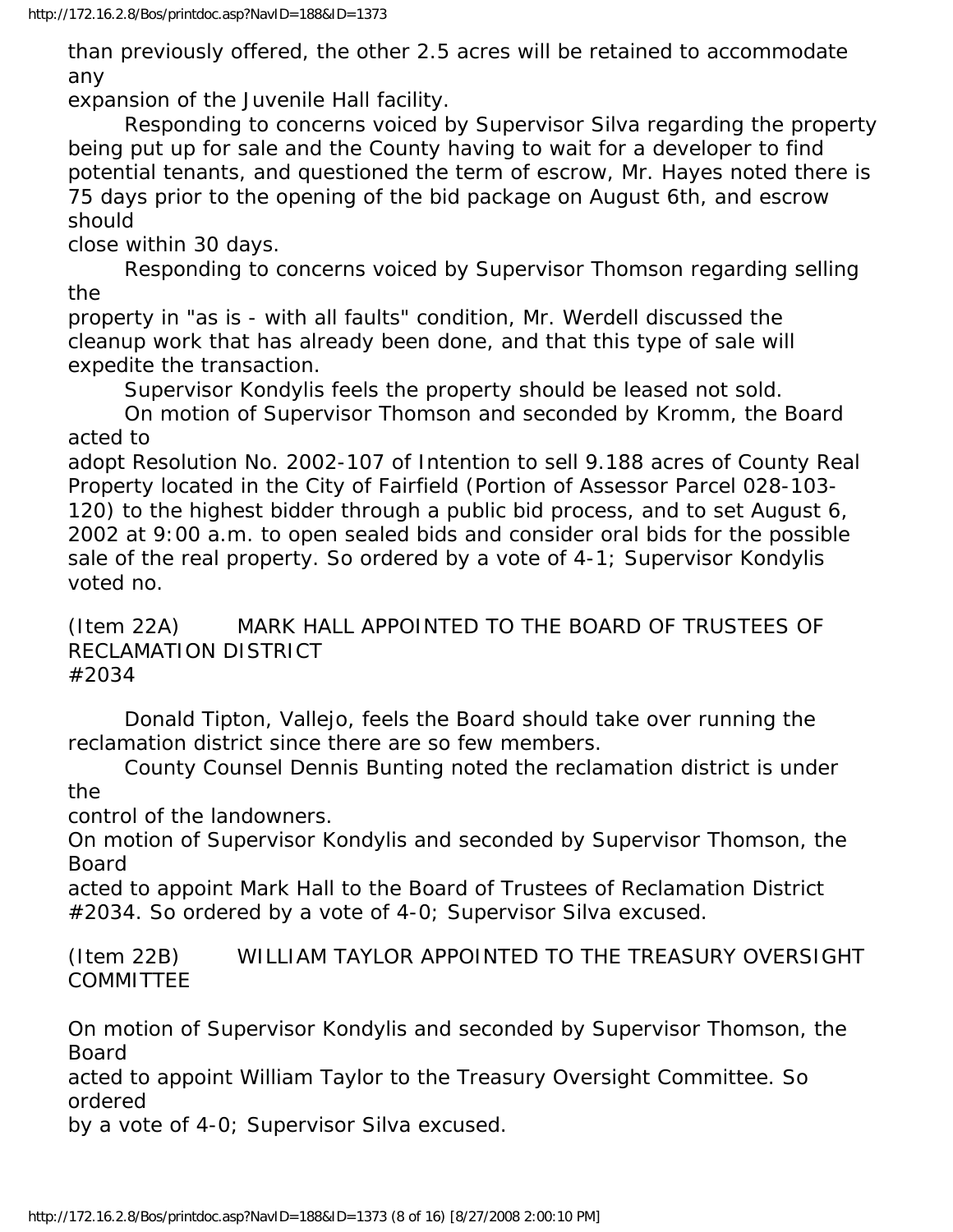(Item 22C-1) REAPPOINT JOYCE HALTON TO THE SOLANO COUNTY ARTS COUNCIL

On motion of Supervisor Kondylis and seconded by Supervisor Thomson, the Board

acted to reappoint Joyce Halton to the Solano County Arts Council for a term to expire February 2, 2004. So ordered by a vote of 4-0; Supervisor Silva excused.

(Item 22C-2) JEFF KAUFFMAN REAPPOINTED TO THE RYER FIRE PROTECTION DISTRICT

On motion of Supervisor Kondylis and seconded by Supervisor Thomson the Board

acted to reappoint Jeff Kauffman to the Ryer Fire Protection District for a term to expire March 1, 2006. So ordered by a vote 4-0; Supervisor Silva excused.

(Item 22C-3) STAN R. ARTERBERRY APPOINTED TO THE ROCKVILLE **CEMETERY** DISTRICT

On motion of Supervisor Kondylis and seconded by Supervisor Thomson, the Board

acted to appoint Stan R. Arterberry to the Rockville Cemetery District for a term to expire March 1, 2006. So ordered by a vote of 4-0; Supervisor Silva excused.

(Item 22D) JOYCE FLOYD APPOINTED TO THE SOLANO-NAPA-YOLO COMMISSION ON MEDICAL CARE DBA PARTNERSHIP HEALTHPLAN OF CALIFORNIA

On motion of Supervisor Kondylis and seconded by Supervisor Thomson, the Board

acted to appoint Joyce Floyd to the Solano-Napa-Yolo Commission on Medical Care

d.b.a. Partnership HealthPlan of California for a term to expire December 21, 2002. So ordered by a vote of 4-0; Supervisor Silva excused.

(Item 23A) RESOLUTION NO. 2002-108 UPHOLDING THE PLANNING COMMISSION'S APPROVAL OF MINOR REVISION NO. 1 TO USE PERMIT NO. U-00-13, ADOPTED

 Vice-Chairman Kromm noted that Chairman Carroll had been excused for the

afternoon session due to illness.

 County Counsel Dennis Bunting noted the appellant has the right to request

a continuance until a full board is available, or to waive that right and the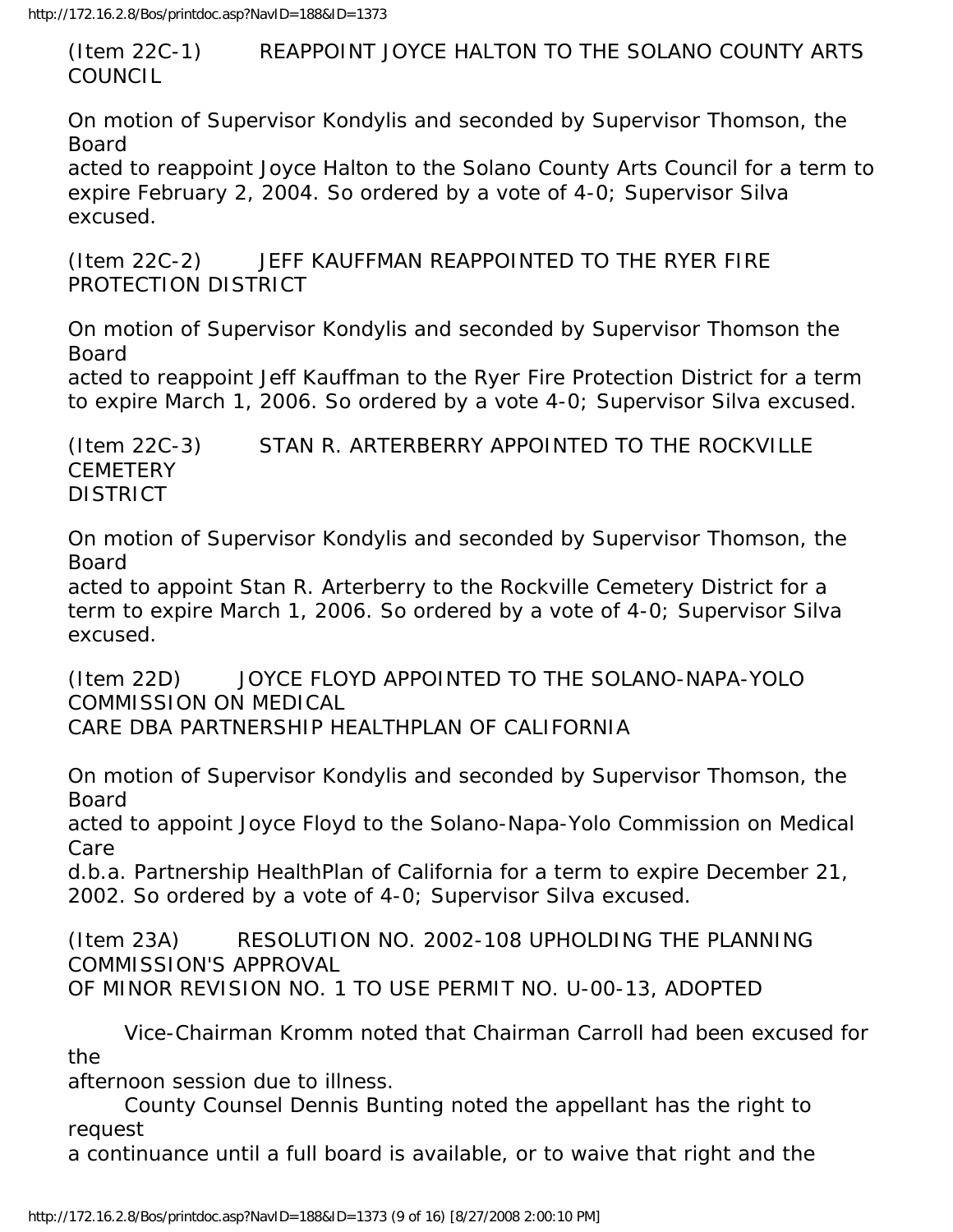matter would be heard by the four members present.

Rich Radigonda noted he would waive continuing the matter.

Matt Walsh, Department of Environmental Management, reviewed the information

contained in an Agenda Submittal from his department dated May 14, 2002, incorporated herein by reference, regarding an appeal of a decision by the Planning Commission to authorize additional time for the temporary drilling, and

well construction of a natural gas well on an existing production pad in the Primary Management Area of the Suisun Marsh.

Vice-Chairman Kromm opened the public hearing.

Ted Carlson, California Exploration, presented a summary of the project, noted problems making the October 1, 2001 deadline due to drilling complications, drilling will be done in the same hole, addressed the concerns voiced by Mr. Radigonda, and noted the work done to comply with the conditions and to correct

any problems.

Responding to questions posed by Vice-Chairman Kromm regarding an independent

monitor, who would select the monitor, Mr. Carlson noted there would be an independent monitor, the Planning Commission noted California Exploration would

choose the monitor. Vice-Chairman Kromm expressed concern with California Exploration choosing the monitor, Mr. Carlson noted they would not object to the

County selecting the monitor.

Rich Radigonda, Benicia, noted his previous concerns prior to the original approval, and reviewed problems with four additional wells going into the area, with monitoring, the number of trips to the site, vegetation damage near the road, with work being done prior to the permitted time, extending of the pad, no

enforcement of the conditions, under cutting of the levy, with installing a pump in his pond to remove water, excessive noise from diesel engines running 24 hours a day, with soot from the engines coating the area, with spilled diesel fuel around the drilling rig, night lighting, with trash around the site during the drilling, and with the reduction in the number of ducks in the marsh. Mr. Radigonda noted his reason for the appeal is due to the cumulative effects of activities in the area. If the operation is allowed to continue the first day of activity/operation should begin with the first day of the permit, and posed many questions with reactivation of drilling in a well that has had concrete inserted, ways to ensure that the drilling does not go in another direction, and Mr. Radigonda feels there should be a new permit.

Responding to questions posed by Supervisor Kondylis if Mr. Radigonda had called

Environmental Management with complaints, Mr. Radigonda noted he had called the

department.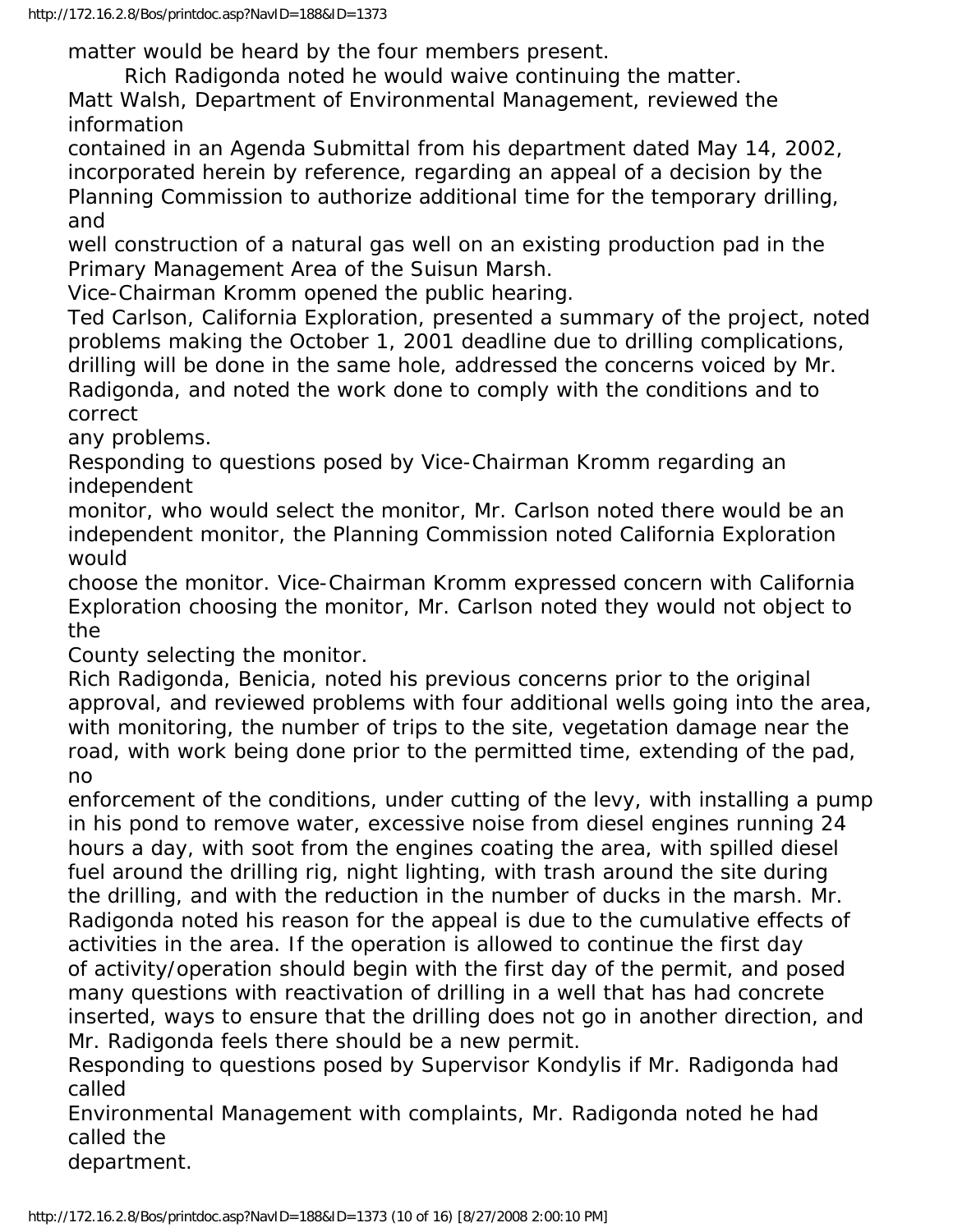Mike Yankovich, Department of Environmental Management noted that Bay Conservation and Development Commission (BCDC) is the lead agency for enforcement and the County is the secondary enforcement. Complaints would go to

the County Code Enforcement Officer.

Responding to questions posed by Supervisor Kondylis regarding logging complaints, of review of the site prior to drilling, Mr. Walsh noted he does not keep a log, noted it is standard practice to take photos of the area prior to work beginning. The photos of the area were not sufficient to determine if there were problems prior to commencement of drilling.

Responding to questions posed by Supervisor Thomson if a grading inspector had

gone out when Mr. Radigonda had called with a complaint, Mr. Walsh noted no one

had gone out. Mr. Yankovich noted no formal complaint had been filed with Code

Enforcement.

There was a brief discussion regarding complaint calls.

Responding to questions posed by Supervisor Silva regarding permit enforcement,

pre-site visits, and are the applicants allowed to place things on the site before the permit starts, Mr. Walsh noted it is the County's responsibility to enforce County permits, but BCDC usually takes the lead on code compliance actions in the Primary Management Area of the marsh. Site inspections are done

at the time of application only. This permit only notes that drilling can not commence prior to the start date of the permit.

Supervisor Silva voiced concern with work being done on the site prior to the permit beginning date, and feels all work should be done during the permitted time only.

Responding to questions posed by Supervisor Silva regarding pumping water from

Mr. Radigonda's pond, if there is an on-site supervisor, and allegations of a diesel spill, Mr. Carlson noted informing the site supervisor that pumping water was not allowed, and instructed the supervisor to remove the pump. The delay in

removing the pump was due to an independent contractor having to remove it, and

noted no water was pumped from the pond and there would not be enough water in

the pond to supply the drilling needs. There are company supervisors there 24 hours a day. A diesel spill would be a dangerous situation, and Mr. Carlson feels Mr. Radagonda may have observed a water-based drilling mud that is used

that looks like diesel. Veneco, Inc. who has a day to day operating permit and leases did movement of equipment in the area in June, and California Exploration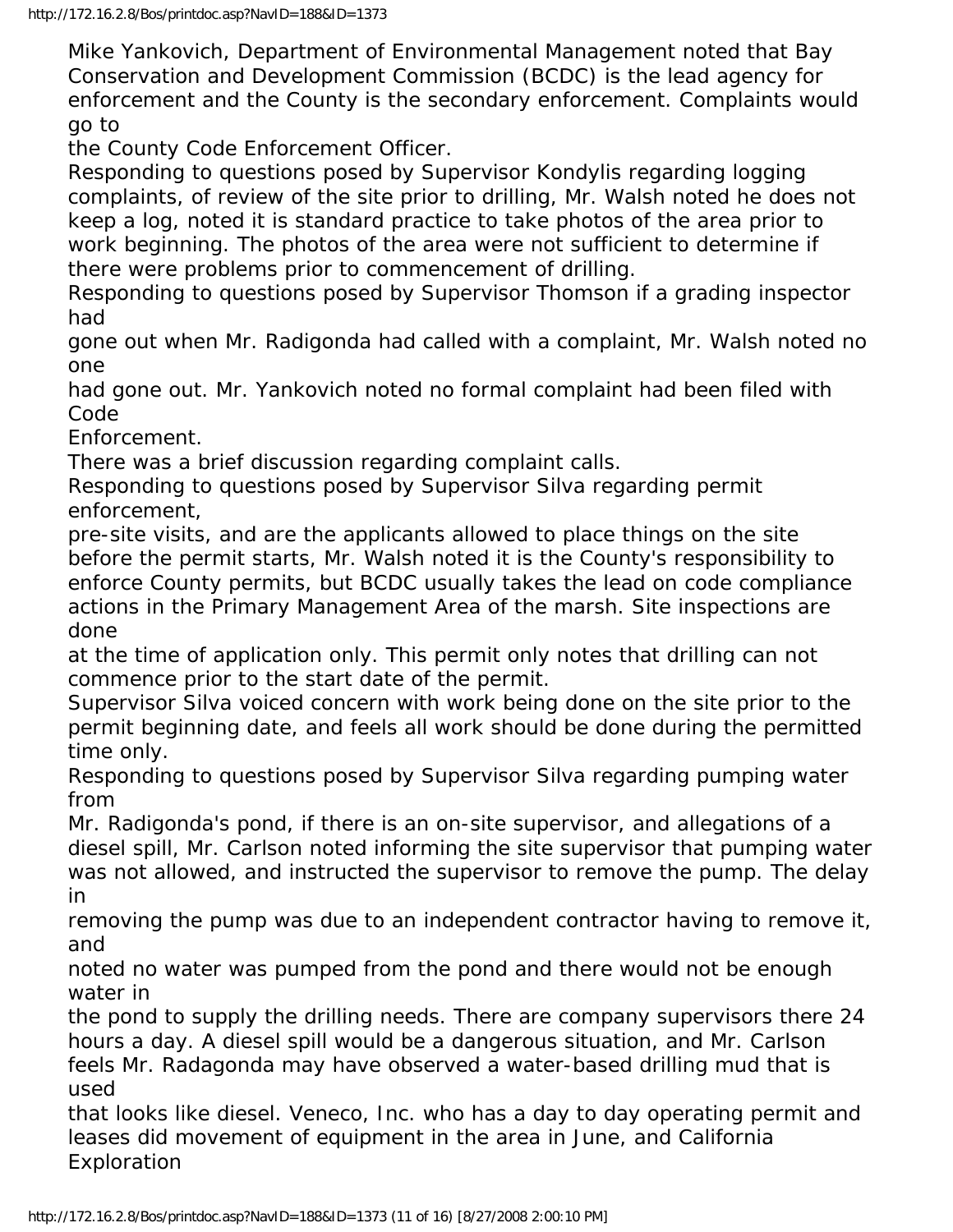equipment did not arrive until after June 15th.

Responding to questions posed by Supervisor Kondylis regarding the feasibility of this hole due to casing breaks, Mr. Carlson noted the bottom of the hole is no longer feasible, but the upper portion can be used for reentry and discussed procedures on how the drilling would continue.

As there was no one further who wished to speak on this matter, the public hearing was closed.

Supervisor Kondylis expressed concern with the increase in the number of wells

in the marsh, the need to review procedures, more controls are needed for applications in the future, a log of complaints should be kept listing the complaint and the remedy, detailed photos need to be taken before and after, the

monitoring person should be contracted for by the County with agreement of the

applicant, this applicant has agreed for a mutually agreed upon monitor that should be done as soon as possible, and that no work should begin prior to the permit date. Supervisor Kondylis feels the Planning Commission's decision should be upheld except for the monitoring requirement, and to ensure that County staff investigates complaints.

Supervisor Silva feels staff needs to maintain a log of calls.

Responding to comments by Vice-Chairman Kromm regarding payment for the monitor,

and collection of the fees when the County hires them, photos of the site, observing the sight at night to ensure lighting conditions are complied with, and noise monitoring, Mr. Walsh noted the applicant had paid the monitor, and funds can be collected from the applicant. The applicant submitted photos at night showing the lighting, but the photos were not clear. An acoustical engineer hired by the gas company did noise level testing.

Vice-Chairman Kromm feels photos need to be taken before, during, and after, that a staff person should check for compliance of the lighting requirements at night, and feels a better job of monitoring the project needs to be done by staff.

Supervisor Kondylis reviewed additional things that need to be done such as the

log of complaint calls, photos, the County hiring a mutually agreed upon project

monitor along with noise monitoring and paid for by the applicant for this permit, and for staff to include these requirements in all future permits. On motion of Supervisor Kondylis and seconded by Supervisor Silva, the Board acted to adopt Resolution No. 2002-108 Upholding the Planning Commission's Approval of Minor Revision No. 1 to Use Permit No. U-00-13, along with additional conditions as noted above. So ordered by a vote of 4-0; Chairman Carroll excused.

(Item 23B) RESOLUTION NO. 2002-109 DENYING AN APPEAL AND AFFIRMING THE PLANNING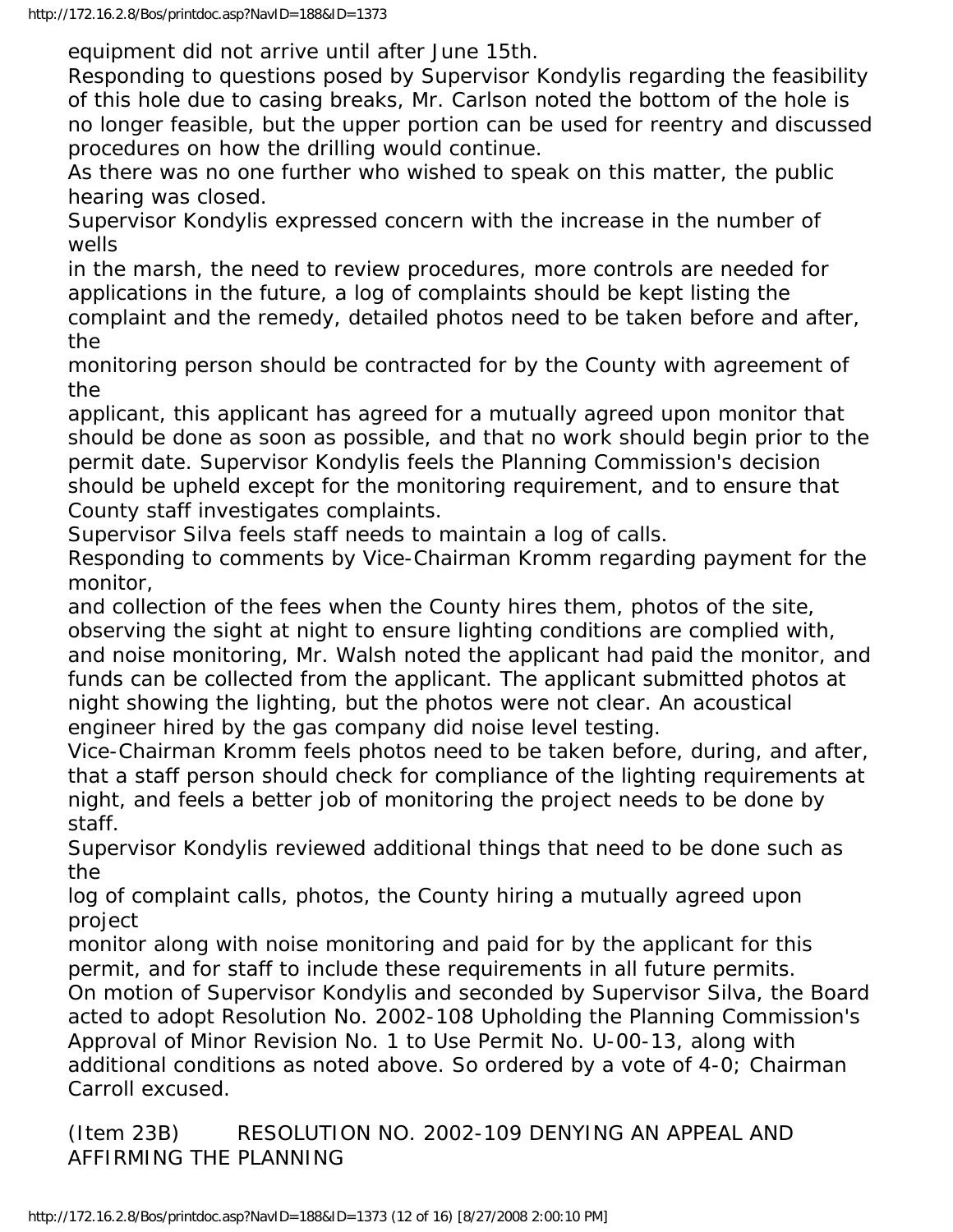COMMISSION'S DENIAL OF AN APPLICATION FOR MINOR REVISION NO. 4 TO USE PERMIT NO. U-95-03 FOR THE VACAVILLE SEVENTH DAY ADVENTIST CHURCH AND

SCHOOL, ADOPTED

 County Counsel Dennis Bunting noted the appellant has the right to request

a continuance of the hearing until a full board is available, or to waive the matter which would be heard by the four members present.

 Dr. Glenn Toppenberg agreed to waive a hearing by the full board for the Seventh Day Adventist Church and Marantha Broadcasting.

Matt Walsh, Department of Environmental Management, reviewed the information

contained in the Agenda Submittal from his department dated May 14, 2002, incorporated herein by reference, regarding an appeal of the Planning **Commission** 

denial of a minor revision to the use permit for the Seventh Day Adventist Church and Marantha Broadcasting for conversion of an existing building to a radio broadcast studio and offices.

Vice-Chairman Kromm opened the public hearing.

Dr. Glenn Toppenburg, applicant/appellant, presented a brief history of the Seventh Day Adventist Church and the development of the church project, new legislation Religious Land Use and Institutionalized Persons Act of 2000 (RLUPA), and the feeling this legislation would allow the Seventh Day Adventist Church to incorporate the radio station into the church activities on this site. Dr. Toppenburg noted the affiliation of this project with the RLUPA legislation, described the conversion of the building, and explained how the broadcasting would be done in the current building with no increase to the number of people on the site. Dr. Toppenburg feels the County does not have a compelling governmental reason to restrict the use of the land, he discussed other points pertaining to Federal law, emphasized that the radio broadcasting is a ministry of the church, this facility would have no impacts, local support for the radio station, discussed spiritual considerations, and asked the Board to grant the application to run a radio ministry.

A letter was received from the California Catholic Conference in favor of allowing a radio station at the Seventh Day Adventist Church, incorporated herein by reference.

A letter was received from Dr. Ken Takeshita, MS, DVM, Diplomate ACPV, requesting the Board uphold the Planning Commission's denial of the Minor Revision No. 4 of Use Permit No. U-95-03, incorporated herein by reference. Fred Blum, Attorney, feels there is an absence of any negative impact of changing the building use, reviewed points of the RLUPA legislation, and feels RLUPA was passed to prevent the "not in my back yard" (NIMBY) attitude. Dr. Bradford Newton, Sacramento, noted reasons for his support of the church and

allowing the radio broadcast station at their site.

Allen Reinach, President Seventh Day Adventist Church State Council,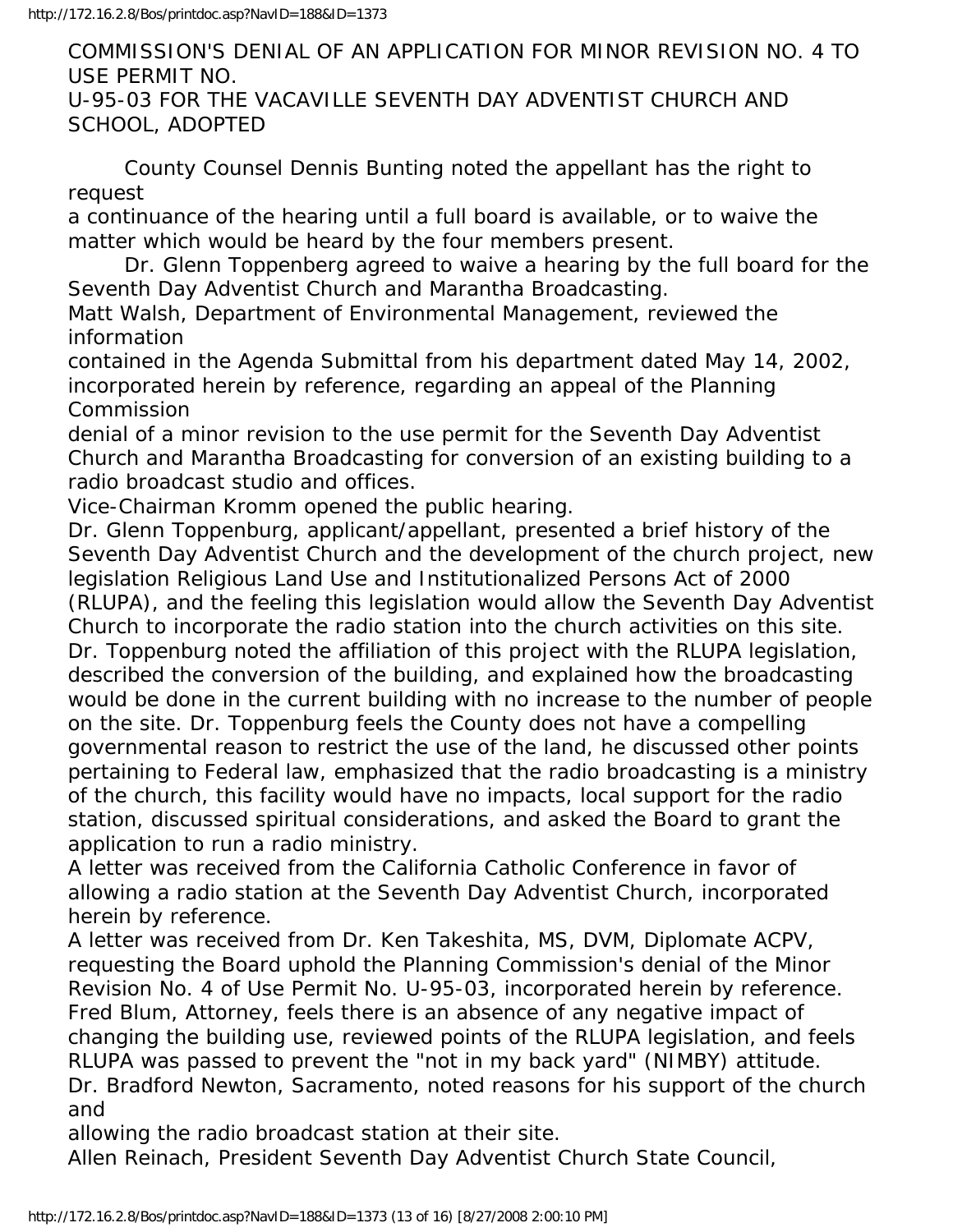discussed

many religious liberty issues, RLUPA and those points pertinent to this case, and support for allowing the radio broadcast station.

Bernice Stalk, Vacaville, voiced concern with the activities of the church in a rural residential area, feels the radio station is a commercial use, and noted her support of the decision of the Planning Commission to deny the revision. Kenneth Boshnell, Vallejo, noted the government should not prohibit the free exercise of religious ministries, and feels the radio station should be approved.

Joe Moore, Vacaville, feels the issue is landuse, voiced concerns regarding potential problems with septic, with flooding in the area, noise issues, the building not being used as permitted, and noted opposition to the radio station. Pastor Stan Caylor, Vacaville, feels the church needs to exercise their rights as outlined in RLUPA, feels noise is not a problem from the school, will exercise their opportunity to appeal, feels RLUPA was passed for just this type of case, the need to look at the facts, and noted there really is no impact on the neighborhood, and requested approval of the Minor Revision request. Allan Brownstein, Professor of Constitutional Law at UC Davis, feels the issue is the exercise of religion and a new Federal law protecting the exercise of religion against landuse regulations. Professor Brownstein discussed why RLUPA

was adopted, the church expressing their ministry through radio, feels the radio

station is not an accessory use, feels the fragmentation of the applicants ministry constitutes a substantial burden on the exercise of religion, and noted support for approval of the radio station.

As there was no one further who wished to speak on this matter, the public hearing was closed.

 Responding to a request by Supervisor Thomson relative to what the current

facilities are on the site, Mr. Walsh noted there is a church, the caretakers unit, and a K-8 school in the rural residential area.

 Responding to a questions posed by Supervisor Thomson on who determined

this was not a communications facility or accessory use, and does RLUPA change

things, Deputy County Counsel Jim Laughlin discussed two arguments for approval

of the use and reasons why the approval was denied, and the two bases for denial

were upheld by the courts. Mr. Laughlin feels RLUPA does not change the basic arguments, the same basic concepts address substantial burden, compelling interest, least restrictive means and the courts have used those concepts for a number of years.

 Assistant County Counsel Wendy Getty discussed the underlying litigation,

noted that staff did substantially brief the issue, feels RLUPA codifies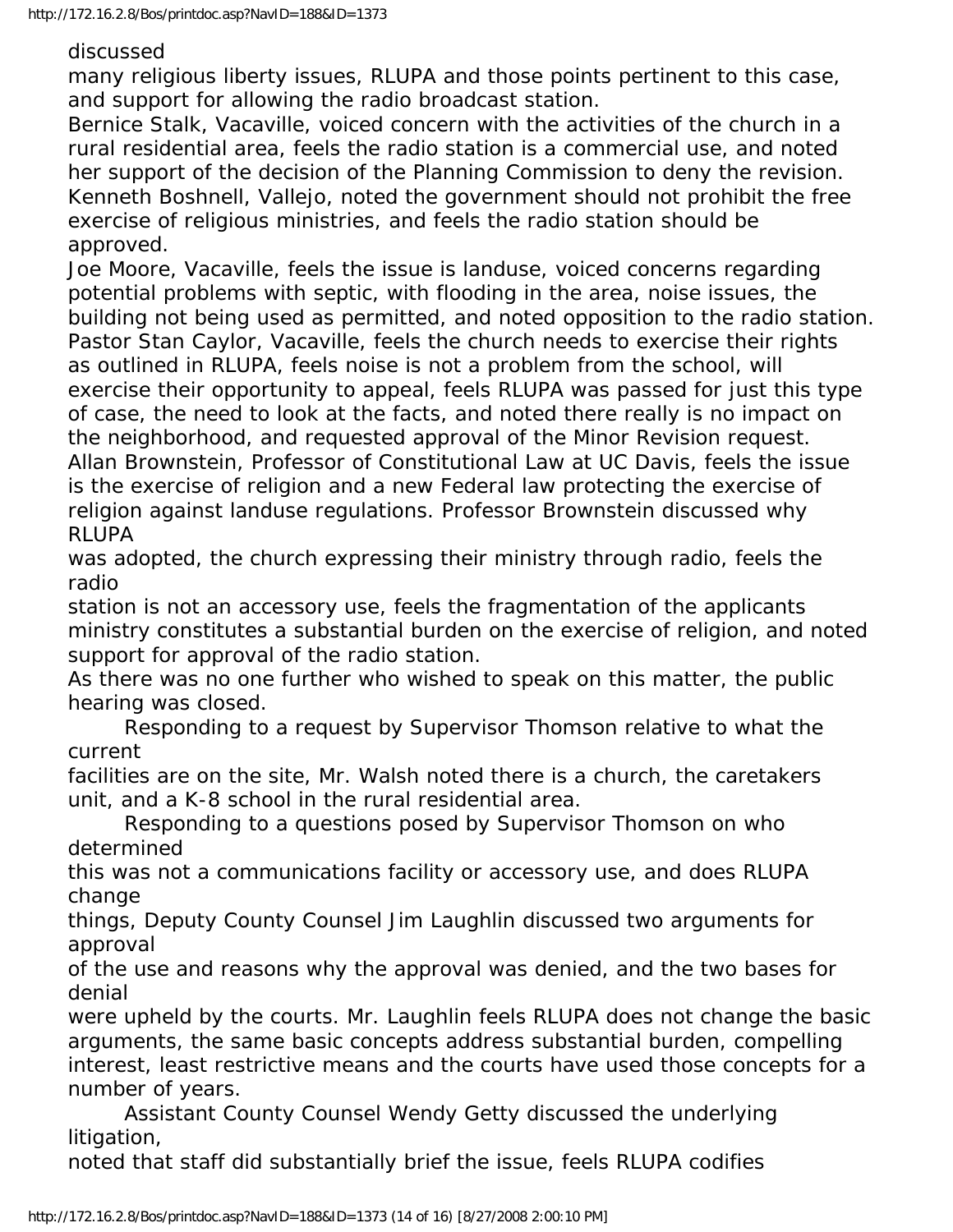substantial tests used by the courts, and that this matter has been litigated. Ms. Getty discussed the base case and the appeal points.

 Responding to questions posed by Supervisor Thomson regarding the purpose

of zoning law, and how will placing the satellite dish on the home negatively impact the community, Mr. Yankovich, Department of Environmental Management

noted the purpose of the zoning law is to ensure the uses in the area are compatible, and that this use is not allowed in a rural residential district.

 Supervisor Thomson feels that a broadcast facility would not negatively impact the community.

 Supervisor Kondylis discussed the RLUPA law, reasons for the codified law,

feels we have compelling governmental interest to deny the broadcast station, the County is not imposing a substantial burden, the use is inappropriate in the rural residential area, and noted support to uphold the decision of the Planning Commission.

 Supervisor Silva feels zoning laws bring order, the Board has not denied religion, voiced concern with one use permit on the property but there are two corporations on that single property, his decision is based on the facts, and noted support to uphold the Planning Commission decision.

 Vice-Chairman Kromm feels the church must prove burden, noted concern with

the size of the unit, with running a commercial enterprise on the site in a rural residential district, and noted support for the Planning Commission's decision.

 On motion of Supervisor Kondylis and seconded by Supervisor Silva, the Board acted to adopt Resolution No. 2002-109 Denying an Appeal and Affirming the

Planning Commission's Denial of an Application for Minor Revision No. 4 to Use Permit No. U-95-03 for the Vacaville Seventh Day Adventist Church and School.

So ordered by a vote of 3-1; Supervisor Thomson voted no, Chairman Carroll excused.

ADJOURN - This meeting of the Board of Supervisors adjourned in memory of James

Bridges at 4:53 p.m.

William J. Carroll, Chairman

Maggie Jimenez Clerk to the Board of Supervisors

\_\_\_\_\_\_\_\_\_\_\_\_\_\_\_\_\_\_\_\_\_\_\_\_\_\_\_\_\_\_\_\_\_\_

\_\_\_\_\_\_\_\_\_\_\_\_\_\_\_\_\_\_\_\_\_\_\_\_\_\_\_\_\_\_\_\_\_\_